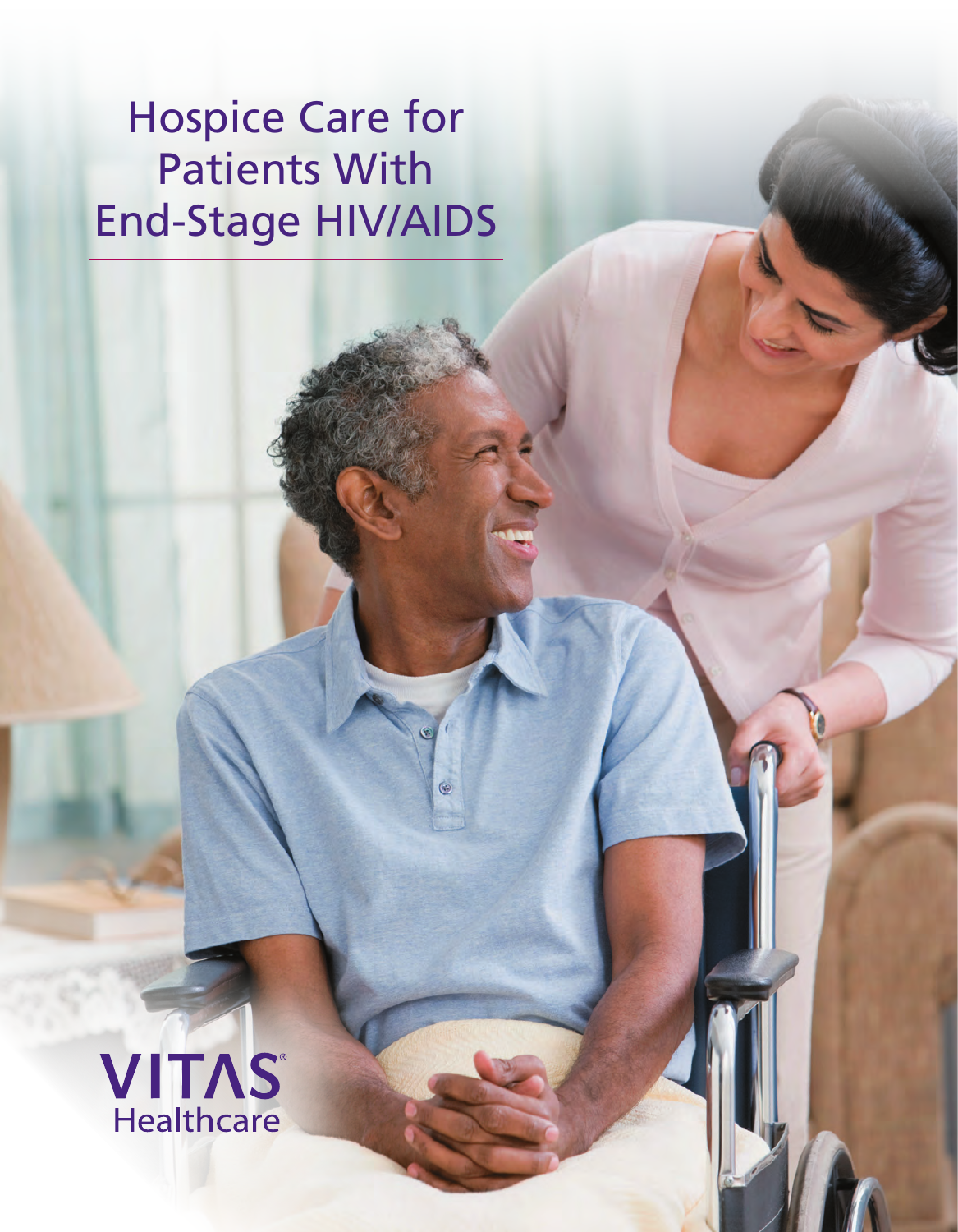#### What is HIV/AIDS?

Acquired Immunodeficiency Syndrome (AIDS) is caused by Human Immunodeficiency Virus (HIV), which leads to a weakening of the immune system. There is no cure for HIV/AIDS. Without treatment, AIDS is terminal; a patient can be expected to die of an opportunistic infection such as viral, fungal or bacterial infection or a cancer within 12 months. HIV has become a chronic, manageable disease with the advent of the new antiretroviral medications if the patient is able to be compliant in taking the medications.

#### Symptoms of HIV/AIDS

A person may be HIV-positive for ten years without any symptoms. The symptoms are similar to those of many other illnesses, so a person must be tested to be sure of an HIV diagnosis. A diagnosis of AIDS is determined by a CD4 cell count below 200 cells per cubic millimeter or by an opportunistic infection.



#### Hospice for HIV/AIDS patients

End-stage HIV/AIDS patients are, in general, younger than the typical hospice patient but are often said to have "early aging," meaning they suffer from illnesses expected in much older patients: anal or cervical cancer, lymphoma, advanced coronary artery disease, and so forth. HIV/AIDS is what makes them vulnerable to these illnesses.

VITAS assists patients who have:

- Been to the ER one or more times each quarter for the same problem
- Endured hospitalization one or more times each quarter and no longer wish to be hospitalized
- Low CD4 counts and high viral loads but refuse to comply with antiviral therapy

### What does hospice offer the patient and family?

Today's end-stage AIDS patient is likely to be from a minority population, with severe psychosocial issues, disenfranchised and without family support. In a bestcase scenario, the hospice team becomes the patient's advocate, placing the patient appropriately in a care facility and restarting a medication regimen. With help from a chaplain or social worker, the patient might become compliant and no longer hospice appropriate. Even if the patient refuses antiviral therapy, hospice addresses pain and other symptoms and attends to psychosocial issues to improve quality of life at the end of life.

Note that medications necessary to keep the patient comfortable and to improve quality of life are covered by Medicare/Medicaid/Medi-Cal. The hospice physician, consulting with an attending physician and/ or family if available, establishes a plan of care that meets that patient's needs.

Hospice can also take the burden off a family caring for someone with end-stage HIV/AIDS. The hospice team gives the family time to enjoy one another, to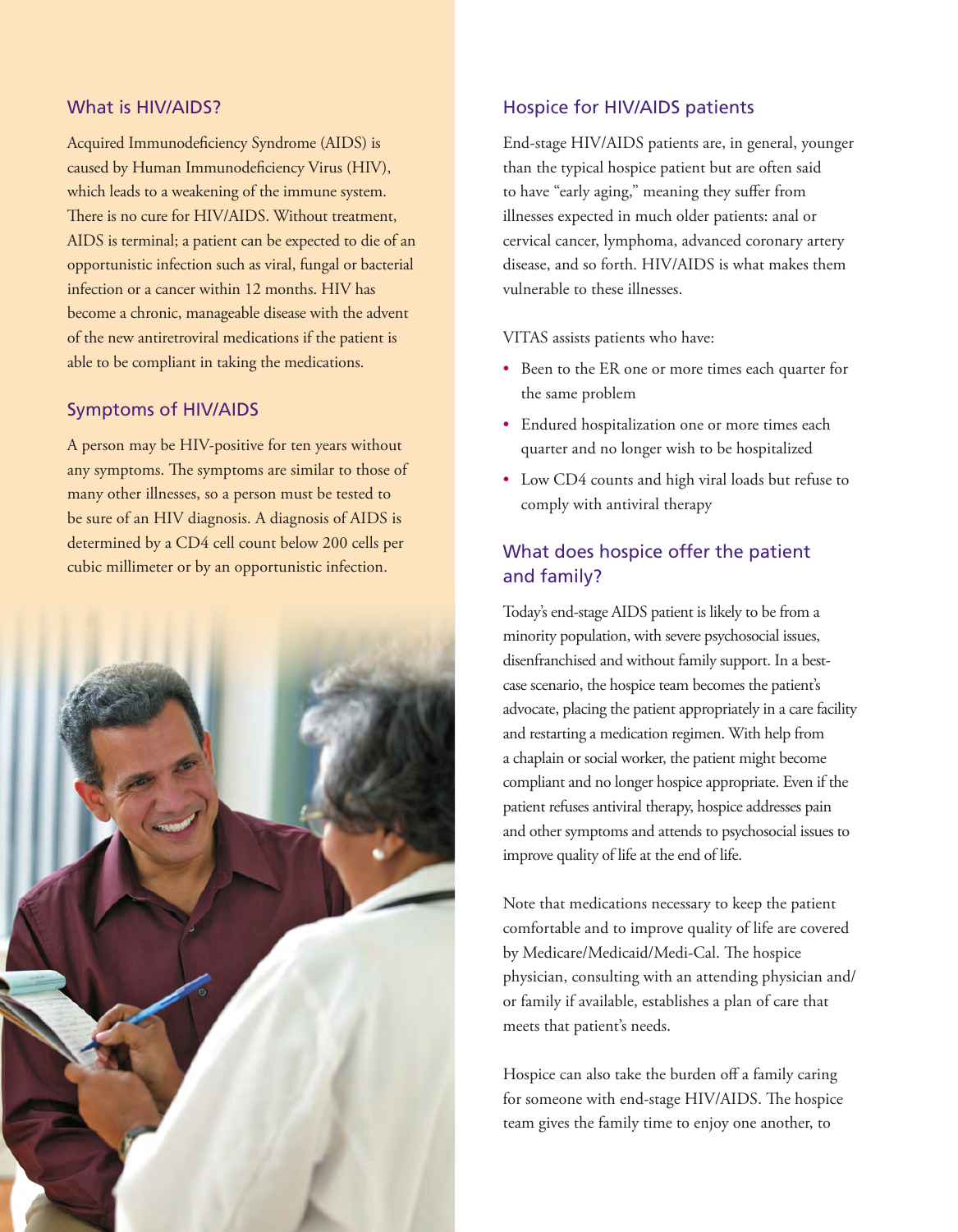bring estranged members together, to broach difficult topics, to heal and grieve.

#### Why choose VITAS?

VITAS does much more than manage physical condition and symptoms. We offer patients and families greater options and resources to address the enormous need that can accompany a terminal illness. Only hospice can implement a plan of care that provides:

- Emotional and spiritual support
- Medications, medical supplies and equipment related to the diagnosis
- Training so loved ones can assist in caring for the patient
- Grief support for surviving loved ones

#### Levels of hospice care

A pioneer in the field of end-of-life care, VITAS is proud to offer unsurpassed service across all four levels of hospice care:

- **Routine Home Care**—available wherever the patient calls home (residence, nursing home, assisted living community)
- **Intensive Comfort Care®** (continuous care) medical management in the home for up to 24 hours per day when medically appropriate
- **Inpatient Care**—when medical needs cannot be managed at home
- **Respite Care**—allows the patient a brief inpatient admission to provide caregivers a "respite"

All hospice organizations are reimbursed in the same way, so they do not compete on cost. It is the quality of service and spectrum of choices that differentiate one hospice from another.



#### Who pays for VITAS services?

VITAS accepts Medicare, Medicaid/Medi-Cal, private insurance and other forms of reimbursement for its hospice services.

#### Your VITAS care team

Care is coordinated by a highly trained interdisciplinary team:

- **Physician** who works with the patient's primary care physician in controlling pain and symptoms
- **Registered nurse** who assesses and manages pain
- **Social worker** who provides emotional support and helps with financial issues and planning
- **Hospice aide** who can help with personal care, light housekeeping, light laundry and occasional shopping
- **Chaplain** who works with the patient's own clergy and offers spiritual support
- **Community volunteer** trained by VITAS to offer time and companionship
- **Bereavement specialist** who offers grief and loss support and helps with memorial services and other care for loved ones

VITAS Healthcare can help. Call VITAS at 800.723.3233 or visit VITAS.com